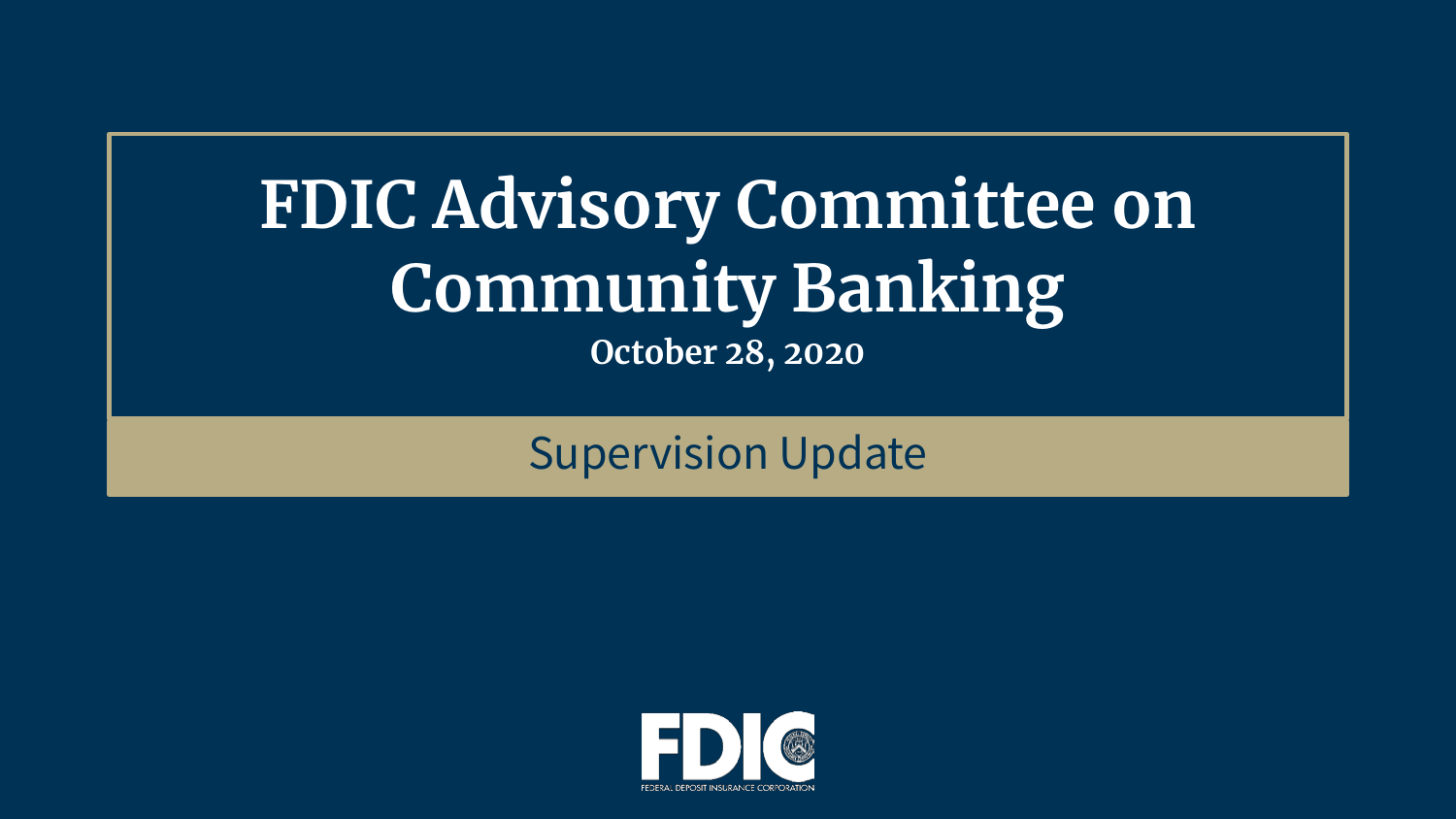#### **Loan Modifications**

# **Joint Statement on Additional Loan Accommodations Related to COVID-19**

- that work with their borrowers as loans near the end of initial Discusses risk management principles relevant to institutions loan accommodation periods related to COVID-19
- Applies to commercial and retail loan accommodations
- **Encourages institutions to work prudently with borrowers**

[See FIL-74-2020, issued August 3, 2020](https://www.fdic.gov/news/financial-institution-letters/2020/fil20074.html)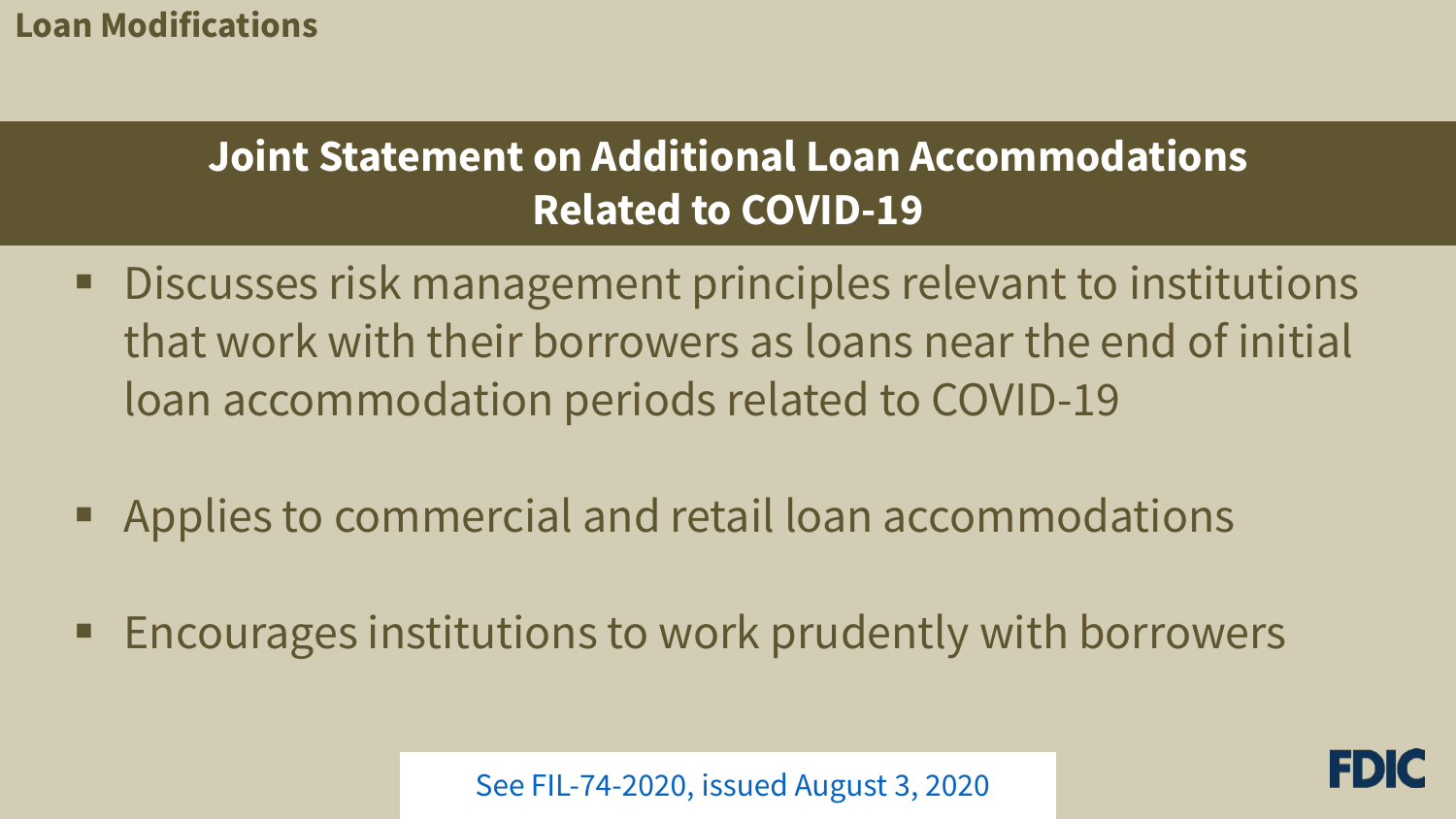#### **Loan Modifications**

# **Interagency Statement on Loan Modifications by Financial Institutions Working with Customers Affected by the Coronavirus**

- related loan modifications, including subsequent modifications and the temporary relief provided by Section 4013 of the CARES ■ Describes accounting and regulatory reporting for COVID-19 Act
- **Provides supervisory views on past-due and nonaccrual** regulatory reporting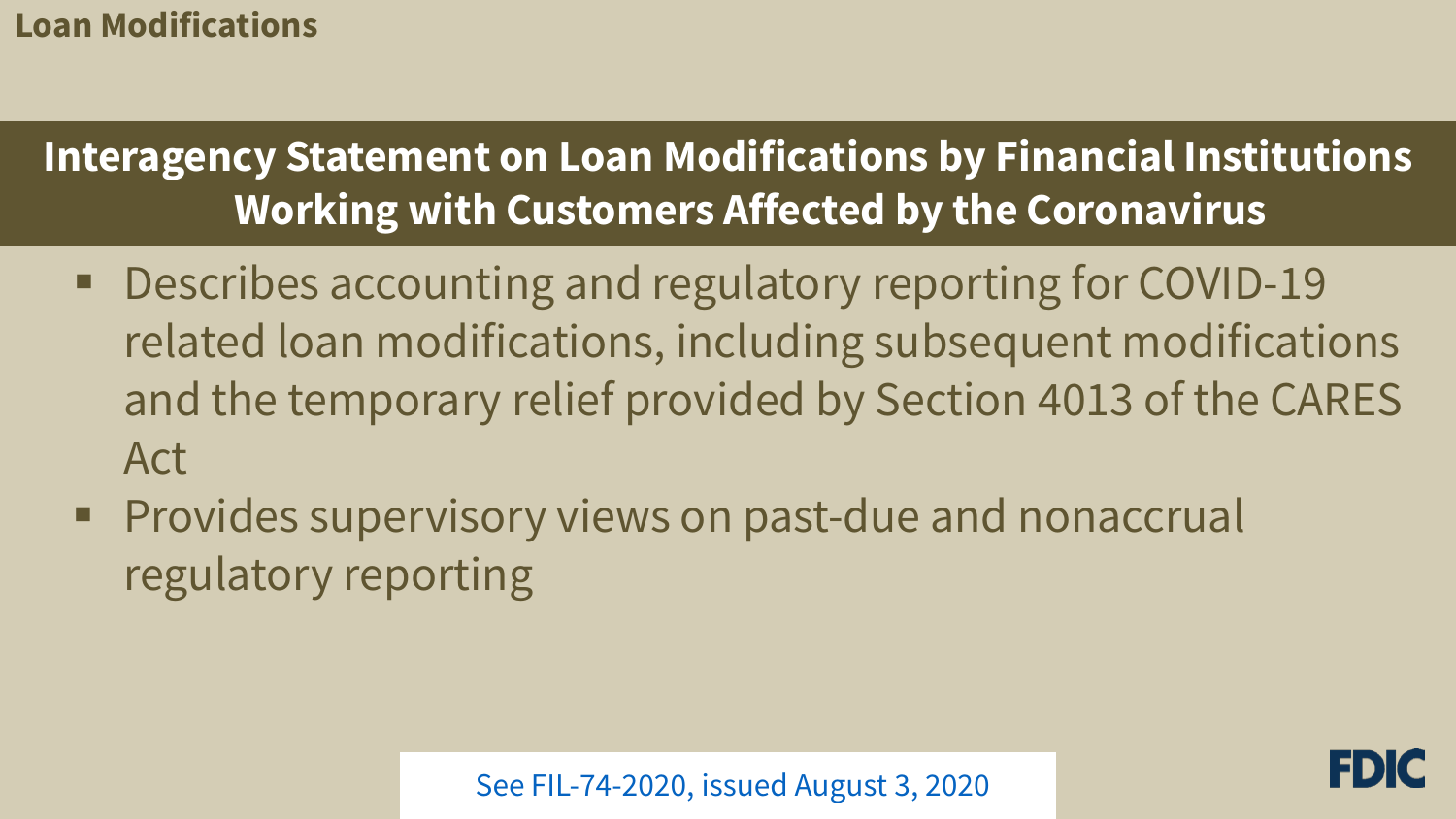#### **Accounting for Loan Modifications**

|                                                                        | <b>Section 4013 of the CARES Act</b>                                                                                                                                                 | <b>Non-Section 4013 Loan Modifications</b><br>(Interagency Statement)                                            |
|------------------------------------------------------------------------|--------------------------------------------------------------------------------------------------------------------------------------------------------------------------------------|------------------------------------------------------------------------------------------------------------------|
| Evaluation date of whether borrower<br>was current (<30 days past due) | December 31, 2019                                                                                                                                                                    | No earlier than when the modification program is<br>implemented                                                  |
| <b>Modification terms</b>                                              | Any modification                                                                                                                                                                     | Short term (e.g., six months)                                                                                    |
| Time period of when the<br>modification occurs                         | Between March 1, 2020, and the earlier of (i) December<br>31, 2020, or (ii) the 60 <sup>th</sup> day after the end of the COVID-<br>19 national emergency declared by the President. | Management should use judgement to determine<br>if the modification is related to COVID-19.                      |
| Duration of non-TDR designation                                        | Term of loan modification. Reevaluation for TDR<br>designation is only required for subsequent<br>modifications.                                                                     | Term of loan modification. Reevaluation for TDR<br>designation is only required for subsequent<br>modifications. |
| Why is it not a TDR?                                                   | By law, the institution is not required to designate the<br>loan as a TDR.                                                                                                           | The institution may presume that the borrower is<br>not experiencing financial difficulty.                       |

**FDIC**  j the institution should follow existing accounting policies to determine whether the modification If neither section 4013 of the CARES Act criteria nor the Interagency Statement considerations apply, should be accounted for as a TDR.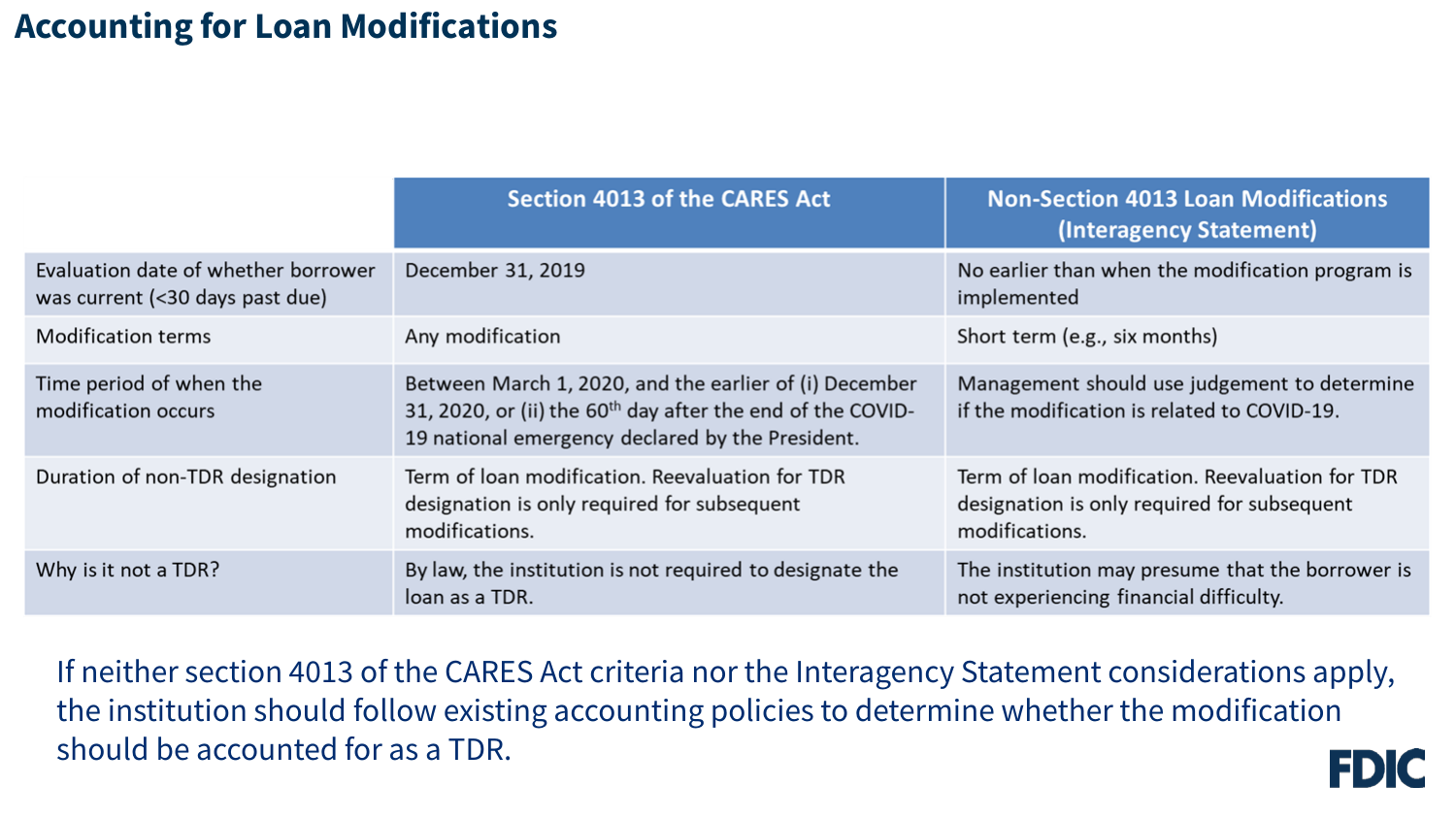#### **Loan Modifications**

# **Interagency Statement on Loan Modifications by Financial Institutions Working with Customers Affected by the Coronavirus**

- **Past Due Reporting** 
	- **Determined in accordance with the original contractual terms of a loan or the** revised terms if the terms have changed as part of the modification
	- Past due status of a loan may be "frozen" during the modification period
	- **Payments that were previously missed or would have been due during the**  modification period may be restructured and not contractually due until a later date

#### **Nonaccrual Status**

- **Nonaccrual assessment for a loan is unchanged by the law**
- **-** Loan should be placed in nonaccrual status if full payment of principal or interest is not expected

FDIC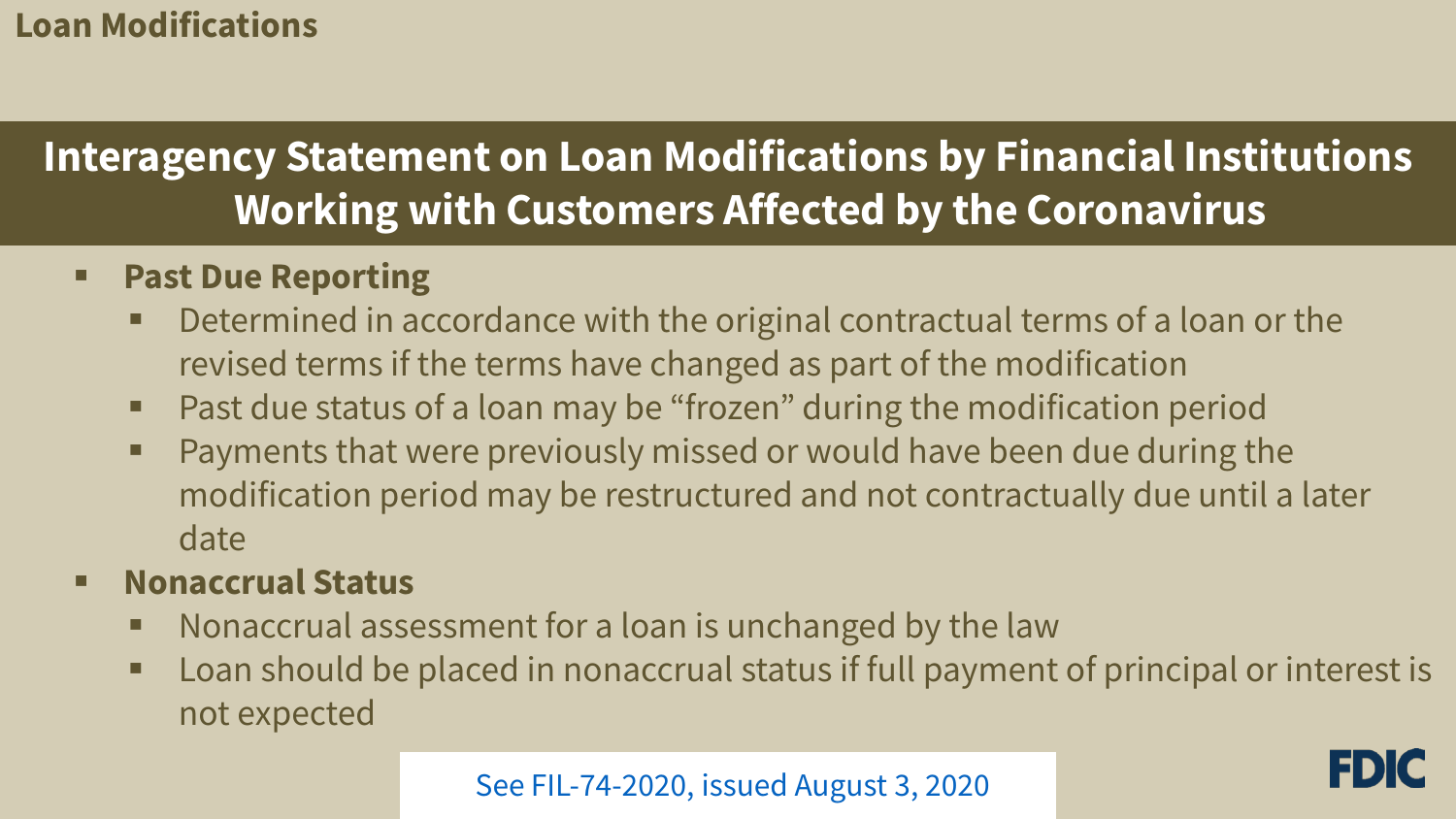### **Threshold Adjustments Due to Unusual Asset Growth**

- assets as a result of their participation in the Paycheck Protection Program (PPP) and the Paycheck Protection Program Liquidity **Institutions have experienced temporary increases in their total** Facility (PPPLF) and the effects of other stimulus activities.
- balance sheet increases. ■ The FDIC is evaluating regulatory thresholds in light of these